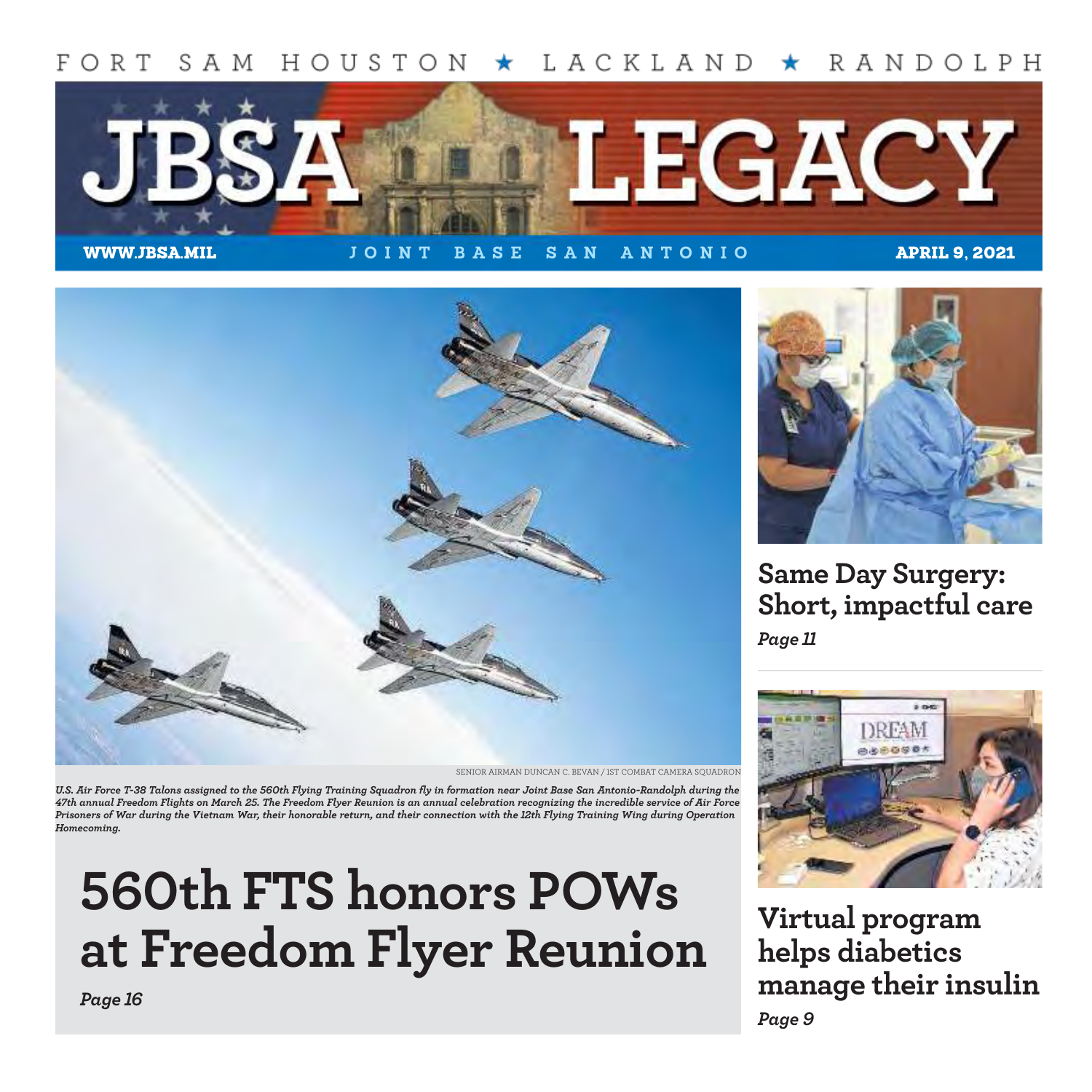### **Defense Department officials give report on Women Peace and Security compliance**

**By Jim Garamone** DOD NEWS

The Women Peace and Security program fits right into the Defense Department's breadbasket because "it is a tool for smart power," said Air Force Brig. Gen. Rebecca J. Sonkiss, the Joint Staff's deputy director for counter threats and international cooperation.

Sonkiss was among the many luminaries discussing the ways the DOD is adopting the Women Peace and Security Act of 2017 in all it does. The virtual event was sponsored by the United States Institute of Peace March 29.

Deputy Secretary of Defense Kathleen H. Hicks put it in perspective in her remarks helping open the conference.

"Around the world, the advancement of women is linked to the advancement of good governance," she said. "And good governance often leads to a more stable and less turbulent world, which directly impacts our work at the Department of Defense. Our work on women peace and security is critical not just for U.S. national security, but equally importantly, for the safety, equality and opportunity of women and girls around the world."

Women are underrepresented in the security sector, and that gives a skewed picture of the needs, wants and fears of a society.

"By understanding the security needs of the entire population during conflict, the DOD enhances its operational effectiveness and mitigates disproportionate harm against vulnerable populations that can adversely affect long-term stability," Sonkiss said.

Part of the program is to model an inclusive military. Women must be in meaningful



security jobs, Hicks said.

"While we have made progress … we know that there is much more work to be done in the years ahead, including within our own forces as we seek to model and employ the WPS principles we work with partner nations to uphold," she said. "That is why I recently stood up the Deputy's Workforce Council, which will bring high-level sustained leadership focus to topics that include diversity, equity and inclusion."

Security cooperation is key to the program. The 2017 law came from the United Nations Women Peace and Security resolution passed in 2000. All nations should abide by this resolution, and DOD reaches out to allies and partners to include the voices of women in their security debates.

"Professional military forces have legitimacy to their populations," Navy Adm. Craig Faller, the commander of U.S. Southern Command, told the

conference. "You can have the best combat power, the best gear, be the best marksmen or communicators and lose because you don't gain legitimacy with our populations."

To the admiral, professionalism equals profound respect for human rights, respect for the laws of armed conflict and respect for the rule of law. These are key to everything Southcom does and that means the inclusion of women and diversity, he said. "And again while we're not perfect, we've made progress and we continue to," he said. "So that professionalism conversation is carried on with each and every one of our counterparts."

U.S. Strategic Command is among other missions responsible for the American nuclear deterrent. The command is bringing education to the forefront to "operationalize" the women peace and security principles

*Mauritanian Civil Affairs Team Sergeant, Staff Sgt. Hawa Abou Ly speaks with women waiting to check in at a local clinic to receive medication where Mauritanian & U.S. Civil Affairs host a Medical Civil Actions Program (MEDCAP), in Nouakchott, Mauritania on Feb. 25, 2020.*

#### **JBSA LEGACY**

Joint Base San Antonio **Editorial Staff** 

502nd Air Base Wing and JBSA Commander BRIG. GEN. CAROLINE M. MILLER

502nd ABW/JBSA **Public Affairs Director** ANGELINA CASAREZ

> Editor **STEVE ELLIOTT**

Staff LORI BULTMAN **DAVID DEKUNDER RACHEL KERSEY** AIRMAN 1ST CLASS **TYLER McQUISTON SABRINA FINE** 

**JBSA LEGACY ADVERTISEMENT OFFICE EN COMMUNITIES** P.O. Box 2171 SAN ANTONIO, TEXAS 78297 210-250-2052

This Department of Defense newspaper is an authorized publication for members of the DoD. Contents of the JBSA Legacy are not necessarily the official vews of, or indorsed by, the U.S. Government, the DoD, or the U.S. Air Force.

Published by EN Communities a private firm in no way connected with the U.S. Air Force under exclusive written contract with The 502d Air Base Wing and Joint Base San Antonio. The editorial cratent of this publication is the responsibility of the 502d Air Base Wing Public Affairs Office

Everything advertised in this publication will be made available for purchase, use, or patronage without regard to race, color, religion, sex, national origin, ago, marital status, physical handleap, political affiliation of any non-merit factor of the purchaser, user, or patron-

#### STAFF SGT. SIDNEY SALE / U.S. AFRICA COMMAND

in all operations, said Air Force Lt. Gen. Thomas A. Bussiere, the deputy commander. The command is building a base of eminently qualified personnel across all mission sets. "We're hopeful this course will help us improve our critical thinking

and enable a more diverse decision-making for our day-to-day engagements," he said.

The bottom line is that every qualified person is needed for the department's many missions. "I'm exceptionally proud of what the women and men of the department do every day to champion women peace and security principles all across the globe," Hicks said. "Ultimately, as we take care of our people and join forces with our allies and partners to promote women's empowerment and gender equality around the world, we ensure that the department can perform its number one job effectively: Defending our nation."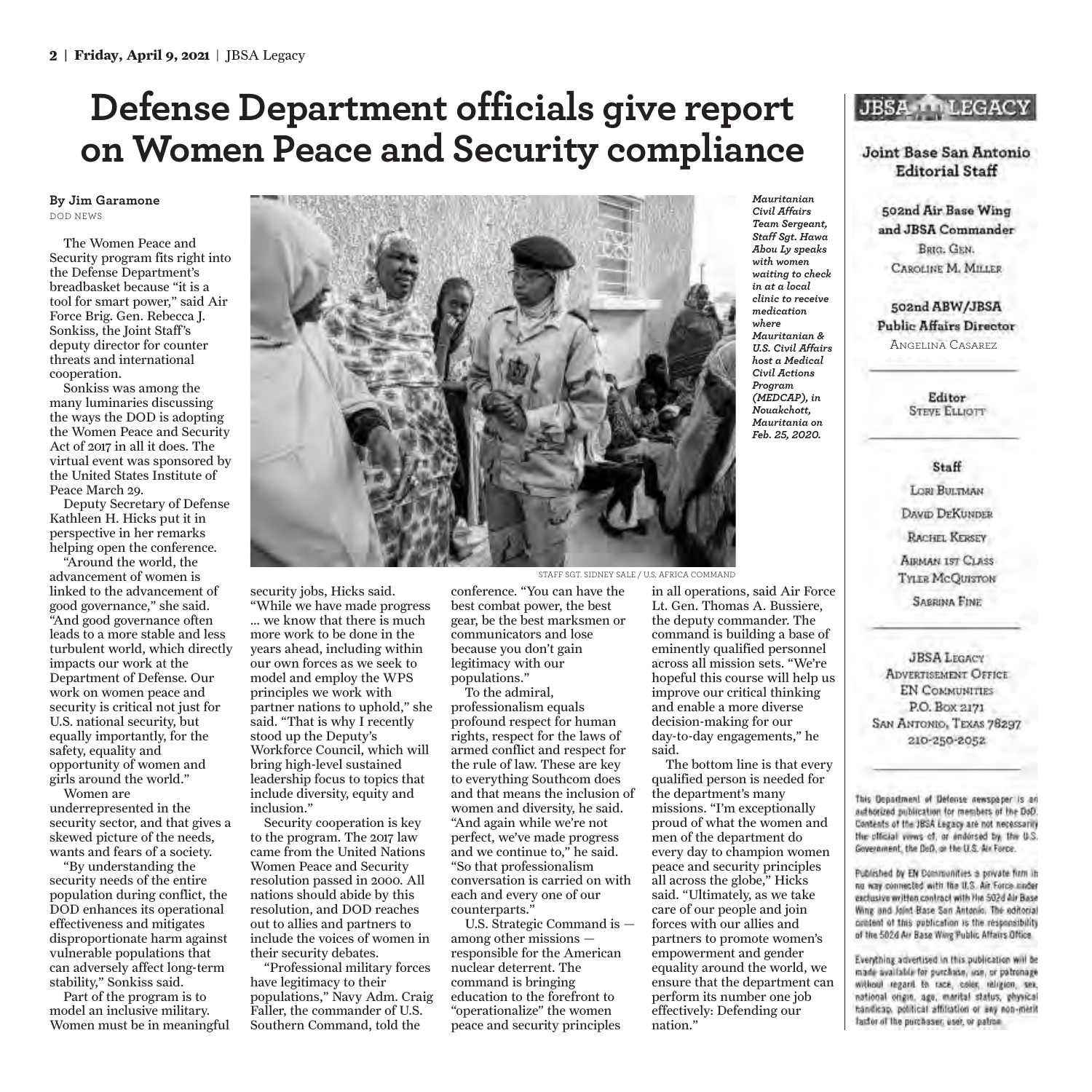## **Feedback Fridays**

**Brig. Gen. Caroline M. Miller** 502D AIR BASE WING COMMANDER

Feedback Fridays is a weekly forum that aims to connect the 502d Air Base Wing with members of the Joint Base San Antonio community. Questions are collected during commander's calls, town hall meetings and throughout the week.

If you have a question or concern, email jbsapublicaffairs@gmail.com using the subject line "Feedback Fridays." Questions will be further researched and published as information becomes available.

**Q. This comment is in regards to saluting retired officers at the JBSA-Randolph main gate. When entering the gate recently, I was told** **by the Security Forces gate guard that he was not required to salute retired officers.**

**That is the first time I have heard or been on the receiving end of a direct statement like this from a Security Forces member ever. I am an Air Force "brat" and did gate duty as a cadet, so is this true? The gate guard at the commissary gate had an entirely different answer/opinion.**

**A.** Thank you for your feedback and we have addressed this to ensure our military personnel know the correct rules and regulations.

As a matter of military tradition, military personnel in uniform are required to salute when they recognize a person entitled to a salute, to include

retired personnel, except when it is inappropriate or impractical. Civilian personnel are not required to salute anyone of any rank.

**Q. Does JBSA have a website (or other source) that provides Randolph's current HPCON and restrictions to retirees; i.e., no Rambler gym access and/or other amenities that retirees may use?**

**A.** Thank you for your question. Our https://www.jbsa.mil/coronavirus/ website has important information on HPCON levels that we update with important information as it becomes available.

In the commander guidance memos section you will see the newest memo that states what services are available

during our current state HPCON B plus. Additionally the top right corner of the coronavirus webpage you will see "facilities and services statuses" section. You can click on the either JBSA-Fort Sam Houston, JBSA-Randolph or JBSA-Lackland for the location you are seeking information on.

1 Feedback Friday update from March 29, 2020 article:

"All three JBSA legal assistance offices are now seeing retirees for legal assistance, including estate planning services. You can schedule an appointment at JBSA-Randolph by calling 210-652-6781; you can reach JBSA-Lackland at 210-671-3362; to schedule an appointment at JBSA-Fort Sam Houston, visit https://fortsamlegal. setmore.com/ or call 210-808-0169."

## **JBSA proclaims April Month of Military Child**

**By David DeKunder** 

502ND AIR BASE WING PUBLIC AFFAIRS

Joint Base San Antonio leaders recognized April as the Month of the Military Child during a proclamation signing ceremony April 1.

Signing the proclamation were Brig. Gen. Caroline M. Miller, 502d Air Base Wing and JBSA commander; Rear Adm. Cynthia Kuehner, Naval Medical Forces Support Command commander; and Robert Naething, U.S. Army North (Fifth Army) deputy to the commanding general.

The Month of the Military Child recognizes the children of military families for their resiliency, sacrifice, courage and unconditional support of their parents who are serving in the U.S. and overseas.

Miller said the Month of the Military Child started in 1986, when it was established by Secretary of Defense Caspar Weinberger.

"He thought it was very important that we have a time



*Robert Naething, U.S. Army North (Fifth Army) deputy to the commanding general, signs a proclamation honoring April as the Month of the Military Child on Joint Base San Antonio, while Brig. Gen. Caroline M. Miller, 502d Air Base Wing and JBSA commander (left), and Rear Adm. Cynthia Kuehner, Naval Medical Forces Support Command commander (right), look on.*

to recognize the sacrifices children also make as part of a military family," Miller said. She also recognized that military children move often, almost never staying in one place very long.

Currently, there are 1.2 million children of active-duty service members worldwide. On average, these military

children move six to nine times during their school years.

Nita Ford-Hightower, JBSA-Fort Sam Houston school liaison officer, said there are 35,000-plus children throughout JBSA whose parents are military connected or are serving in the military. These children attend schools in 49 school districts within

and surrounding JBSA.

"Month of the Military Child is the time to applaud military children for the daily sacrifices they make and the challenges they overcome,"

Ford-Hightower said. During her remarks,

Kuehner said, as a former military child and parent who raised children in a dual

active-duty household, she recognizes the struggles and challenges military children face because of frequent moves and having to change schools.

"It can be very challenging for children and their families, so this month gives us an opportunity to spotlight and honor our military children, and recognize their sacrifices as well," she said.

The proclamation ceremony was just the first of several events scheduled at JBSA in April in recognition of Month of the Military Child.

On April 15, JBSA will observe Purple Up! Day to show support for military children. On that day, JBSA members will wear purple to thank military children for their bravery, strength and resiliency. The color purple represents all branches of military services.

Fort Sam Houston, Lackland and Randolph Field Independent School Districts, along with several other JBSA organizations, Youth Programs, **CHILD continues on 10**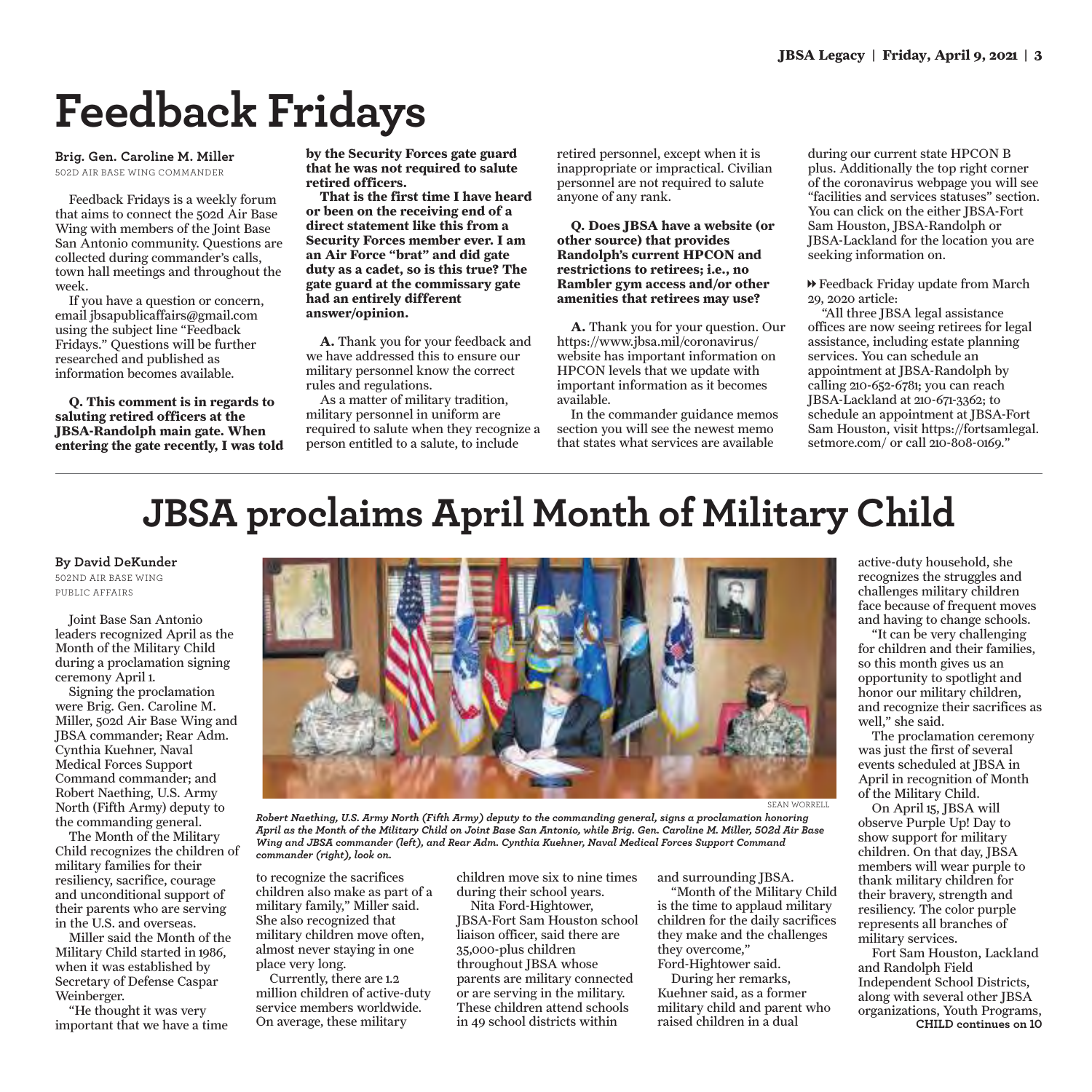## **Celebrate military children in April, year round**

#### **By Lori Phipps**

AIR FORCE SERVICES CENTER

Each year, communities worldwide look to April as an important month for children who have one or both parents or guardians serving in uniform.

Considered the military's youngest heroes, in many ways children serve too. That's why we honor them during the observance of the Month of the Military Child.

Established in 1986 by Defense Secretary Caspar Weinberger, the Department of Defense continues the Month of the Military Child initiative today. Sponsored by DOD Military Community and Family Policy, the month-long observance acknowledges the important role military children play in their communities and honors their strength, bravery and resilience.

The month is a nationally recognized celebration honoring military service members' children with an ever-increasing number of awareness campaigns to celebrate them worldwide. On both military installations and local military-connected communities, activities take place and everyone can participate.

The highly mobile military lifestyle impacts every member of the family with frequent relocations, and a life of uncertainty and change being the norm. Children sacrifice close relationships and endure deployments or separations along with their loved ones in uniform.

Recognition for our youngest heroes is deserved because being part of a military family is something they were born into.

"When we sign on the dotted line to serve our nation, we understand that it comes with great sacrifice and long hours," said Maj. Gen. Tom



*Air Force caregivers pose with their Purple Up t-shirts to visibly show their support for military children.*

**"Finding commonalities by making an effort to immerse and acknowledge our unique culture is what helps military children feel more like they are accepted and fit in."** 

**Col. Christopher Parrish, Air Force Services Center commander**

Wilcox, Air Force Installation and Mission Support Center commander, "but we need to also remember when we go on a temporary duty assignment, deploy or start the process to pack up to move to another installation, our kids are dealing with it too."

Military children face countless difficult goodbyes, speaking in acronyms, transferring to far-off places, and learning to bloom where they are planted in new schools and communities. Military children didn't choose a life

of service, but they live it commendably and come out of their experiences stronger, more resilient and courageous.

As commander of a unit that plays a large role in supporting families at installations with youth and recreation programs, child development centers, school liaison offices and quality housing, Wilcox said the month is special to a large part of his team, but it's also a year-round endeavor to take care of military children and appreciate all that they bring to the military family.

"We see or hear every day about how strong and resilient our military kids are and we're proud of them and proud to support them with the many programs and services we deliver around the globe,"

the general said.

In conjunction with Month of the Military Child, Purple Up! is a specific day when people and communities show support for military children.

"Military children find their troupe wherever they may be. Finding commonalities by making an effort to immerse and acknowledge our unique culture is what helps military children feel more like they are accepted and fit in, Parrish, Air Force Services Center commander. "Nearly two million U.S. military-connected children live at home and abroad, supporting their mom, dad or both. April is our chance to show our military kids we're watching their six and commend them for their service too."

"Military children find their circle of friends wherever they may be. Understanding and acknowledging our unique culture helps military children feel more accepted and

comfortable," Parrish said. "Nearly two million U.S. military-connected children live at home and abroad, supporting their mom, dad, or both. April is our chance to show them we've got their wing and know they are serving too."

Purple has a special meaning in the military, representing anything that is joint in nature where all branches of the nation's military services work together for a common goal. States and community stakeholders pick a day to celebrate. Everyone can show their appreciation for military children by wearing purple, posting signs and showing commitment to and camaraderie with these young heroes.

Showing support for Purple Up! and Month of the Military Child activities is a visual encouragement for military-connected students and families. The connection allows them to understand others' efforts to recognize their unique lifestyle. Use #MOMC, #MilKids, #MilFam and #PurpleUp to share your activities and photos on social media.

Military communities sponsor most activities, so search for events at an installation's school liaison office, military and family readiness center, DOD Dependent School administration office, public affairs, or child and youth programs.

In her book "Military Brats: Legacies of Childhood Inside the Fortress," Mary Edwards Wertsch wrote, "We are the children of warriors. And although it was initially a role not of our choosing, it is a role perpetuated by many of us with pride … It is an attitude, a way of being."

*Editor's Note: Phipps is director of the Department of the Air Force's School Liaison Program*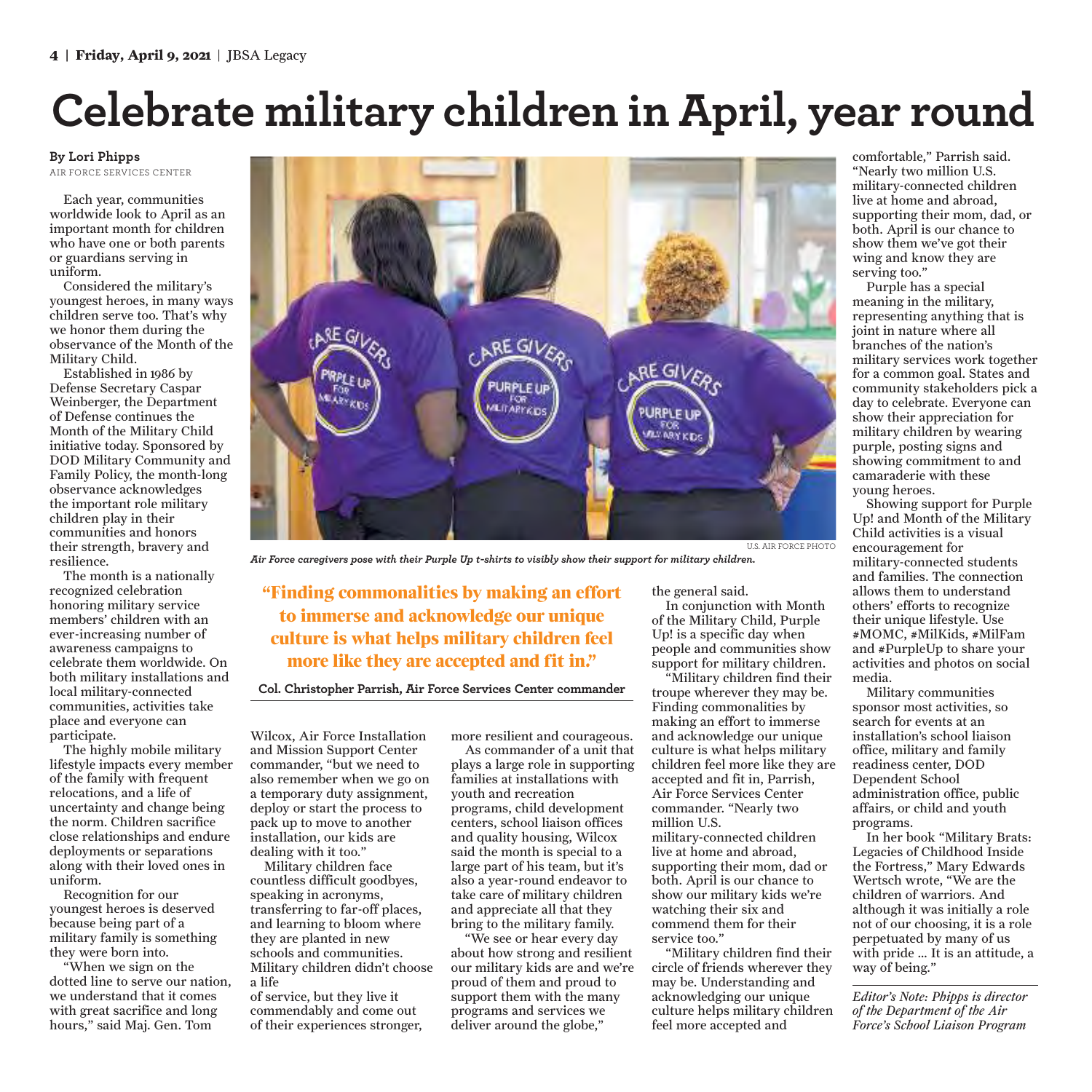FORT SAM HOUSTON

## **ARNORTH to oversee military vaccination support to FEMA at five new locations**

**By Col. Martin O'Donnell** FEDERAL VACCINE RESPONSE

At the request of the Federal Emergency Management Agency, approximately 860 Department of Defense military medical and support personnel deployed to Massachusetts, New Jersey, and Virginia, and will deploy to Indiana and Missouri, to support state-run, federally supported Community Vaccination Centers.

U.S. Army North, the Joint Force Land Component Command of U.S. Northern Command, will oversee the multi-service military COVID-19 response operation in support of the states and the federal vaccination pilot.

"Currently, our service members, in support of FEMA and the whole-of-government response to the COVID-19 pandemic, vaccinate tens of thousands of Americans every day," said Lt. Gen. Laura J. Richardson, ARNORTH and JFLCC commander. "Once open, these five new sites will have the capability to administer up to 21,000 vaccinations daily, bringing our joint force close to 100,000 vaccinations a day."

In Indiana, an approximate 140-person, Type 2 Team from the U.S. Air Force, arriving April 2, will support the CVC at the former Roosevelt High School in Gary.

In Massachusetts, an approximate 220-person, Type 1 Team from the U.S. Navy, who arrived March 26, will support the CVC at the Hynes Convention Center in Boston.

In Missouri, an approximate 140-person, Type 2 Team from



SPC. ANDREW WASH / FEDERAL VACCINE RESPONSE

*U.S. Air Force Airman 1st Class Lars Landsem, a Las Vegas native and medical technician with the 88th Healthcare Operations Squadron, stationed at Wright-Patterson Air Force Base, Ohio, assigned to 1st Detachment, 64th Air Expeditionary Group, administers a COVID-19 vaccine to a local community member at the March 23 grand opening of the state-run Ford Field Community Vaccination Center. The Ford Field CVC will vaccinate up to 6,000 people per day.*

the U.S. Navy, arriving April 2, will support the CVC at the Dome at America's Center in St. Louis.

In New Jersey, an approximate 220-person, Type 1 Team from the U.S. Air Force, who arrived March 26, will support the CVC at the New Jersey Institute of Technology Naimoli Family Athletic and

Recreational Facility in Newark.

In Virginia, an approximate 140-person, Type 2 Team from the U.S. Navy, who arrived March 26, will support the CVC at the former Macy's in Military Circle Mall in Norfolk. According to FEMA, a Type

1 Team is capable of administering up to 6,000

vaccinations a day, while a Type 2 Team is capable of administering up to 3,000 vaccinations a day.

These military medical and support personnel join approximately 3,000 others from the U.S. Army, U.S. Marine Corps, U.S. Navy and U.S. Air Force already supporting the federal

vaccination effort in California, Florida, Georgia, Illinois, Michigan, New Jersey, New York, North Carolina, Ohio, Pennsylvania, Texas, Washington and in the U.S. Virgin Islands.

To date, these military personnel have administered approximately 1.7 million vaccines.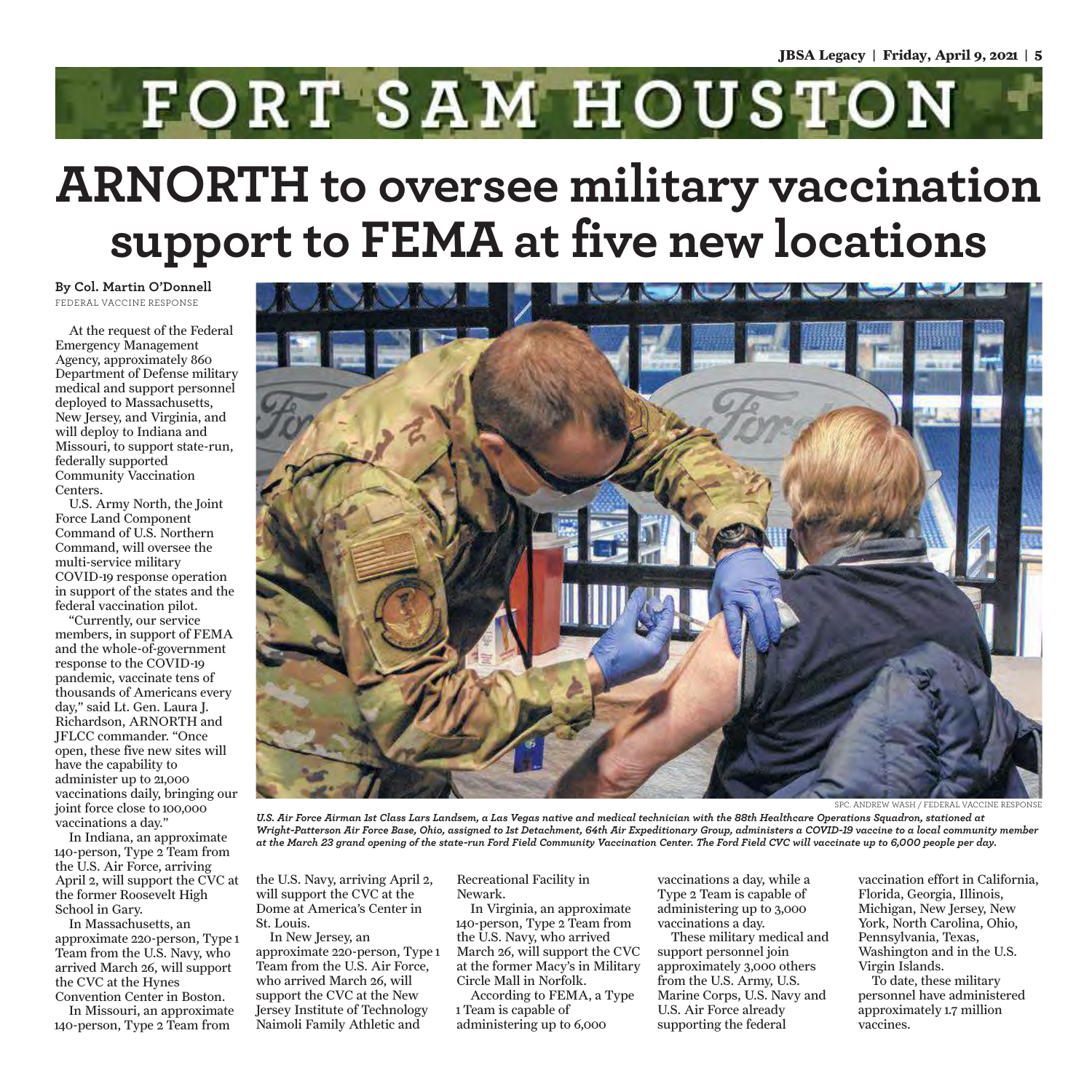# **Program for sexual assault survivors available at Joint Base San Antonio**

#### **By Lori A. Bultman**

502ND AIR BASE WING PUBLIC AFFAIRS

Joint Base San Antonio has been home to an intensive outpatient program for survivors of sexual assault since 2014, and now that program has been selected as a pilot site for an evaluation study of TRICARE's Sexual Trauma Intensive Outpatient Programs.

The JBSA program, based out of Brooke Army Medical Center, provides care for active-duty service members who have survived sexual trauma at any time during their life and who are experiencing related mental health conditions, such as post-traumatic stress disorder.

During the pilot study, eligible participants will receive care from a select team of providers and can volunteer to have the outcomes relating to their experiences compared to those in similar programs in both military and civilian settings.

"The pilot is a way to demonstrate that BAMC has an effective program in place to successfully treat survivors of sexual abuse and sexual assault," said Dr. Gerry Grace, chief of the Sexual Trauma Intensive Outpatient Program, Department of Behavioral Health at BAMC. "We are excited to be part of this endeavor to further develop best practices which may be replicated in order to increase access to care for survivors nationwide."

The BAMC intensive outpatient program provides survivors with multiple services, including mental health care, support, and other benefits, and participants may also work with case managers to ensure access to community resources and support systems in the local area.

Service members interested in participating in the program can consult with their primary care manager or mental health care provider to determine eligibility and to request authorization and referral.

There is also an intake process and an assessment, which will help determine if the person is a good fit for the program, Grace said. If so, the patient will be presented with treatment options.

"Only patients who are ready for this

#### **TRICARE Sexual Trauma Treatment Program**

TRICARE is offering confidential, intensive treatment for active duty survivors of sexual trauma.

#### Are you an active duty service member who has experienced sexual trauma?

- If you're experiencing posttraumatic stress disorder or other mental health conditions related to sexual trauma, you may qualify for TRICARE's intensive outpotient program pilot,\* available in participating locations.
- Treatment is: Confidential, considered place of duty, and not required to be disclosed to a commander.
- Contact your Primary Care Manager or mental health care provider with questions, to determine your eligibility, and for an authorization and referral.

Treatment is available at Joint Base San Antonio

\* Service members may be admitted to this plot program through July 31, 2021. First eads on August 31, 2021.

For more information, visit: www.TRICARE.mil/sexualtrauma

type of intensive treatment, and consent to a course of treatment related to the sexual assault, are accepted into the study and program," Grace said.

The outpatient program is six weeks long and includes daily group sessions and two individual sessions per week with a provider who specializes in helping patients with trauma.

During the group sessions the service member will learn about post-traumatic stress and learn coping strategies to help mitigate and alleviate the symptoms of

PTSD, Grace explained.

"The individual sessions are 90 minutes, and within that session, the patient will specifically focus on the sexual assault," he said. "They will be helped by the provider to emotionally process the traumatic event and begin to address the negative consequences that the event has caused in their life.

"During the group sessions, the privacy of the patient is paramount, and details of their sexual assault will not be discussed," the doctor said. "The patient

will be with other group members who are struggling with similar issues related to post-traumatic stress."

"Throughout the treatment process, it is typical that the trauma survivor finds new levels of freedom from the constraints of the traumatic memory and experience, reclaiming their lives and what is ultimately important to them, such as increased engagement with spouses, children, family and friends," Grace added.

"We know, from decades of research, that any male or female who has endured sexual assault has a very high predictability of developing debilitating psychological symptoms, primarily trauma-related symptoms, that lead to post-traumatic stress," Grace said. "This program is intended to provide the support and care our patients need to start the recovery and healing process."

While the program at BAMC is always available to active-duty survivors of sexual assault, the pilot is only taking place through Aug. 31. The last day for an active-duty member in San Antonio to admitted to the program for the pilot is July 31.

"The pilot program may end in August, but all that means is that data collection for the purposes of the study will end," Grace said. "The program, with its emphasis on effectively treating all types of trauma, to include sexual assault, will continue at BAMC."

To participate in the pilot, service members must meet the qualifications, which include:

 $\rightarrow$  Being on active duty;

 $\rightarrow$  Having a diagnosis from a mental health provider, a TRICARE authorized provider, or at a military hospital or clinic, and the diagnosis must be associated with a disclosed sexual trauma;

1 Having both a pre-authorization and a referral; and

 $\blacktriangleright$  Living within the specialty care drive time of approximately 60 minutes from Brooke Army Medical Center.

For more information about the Sexual Assault Intensive Outpatient Program or the pilot study, contact the Psychological Health Intensive Outpatient Program patient care coordinator at 210-539-1066.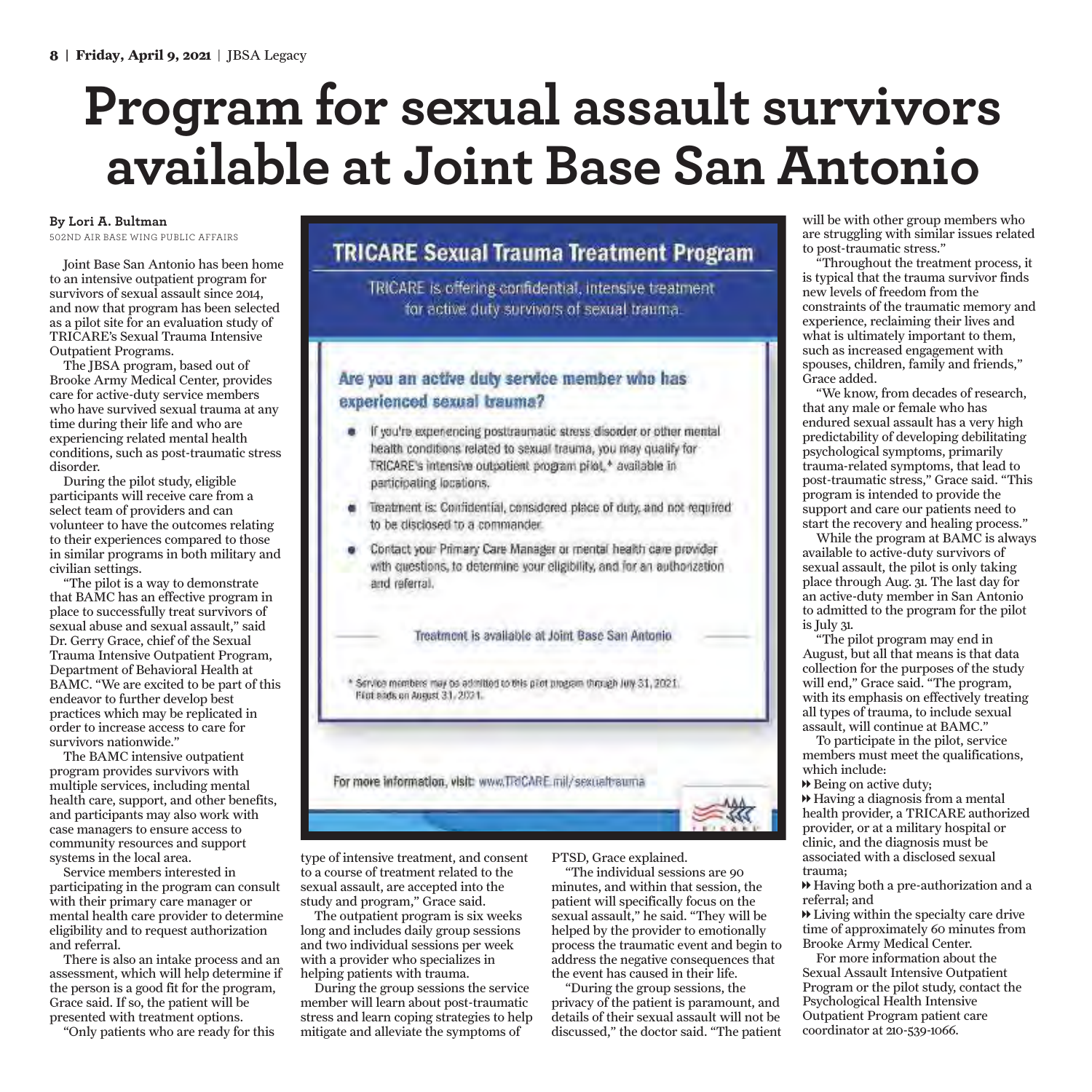# **Virtual program helps diabetic patients better manage their insulin**

**By Lori Newman**

BROOKE ARMY MEDICAL CENTER PUBLIC AFFAIRS

The Diabetes Remote Electronic Assisted Monitoring, or DREAM, program focuses on teaching patients how to measure and adjust their insulin independently based on their provider's instructions.

A team from the Military Health System Virtual Medical Center worked with the Diabetes Center of Excellence at Wilford Hall Ambulatory Surgical Center to develop a program to help augment a patient's diabetes treatment plan, providing support to the patient between provider appointments. The program is available for patients and providers across the San Antonio Military Healthcare System.

"The main idea was that patients are often told to titrate (go up or down) on their basal insulin based on a pattern of fasting glucoses," explained Air Force Maj. Darrick Beckman, endocrinologist and Diabetes Center of Excellence medical director.

"However, it is not uncommon for patients to be overwhelmed at appointments, "Beckman added. "Even with having written handouts on how to titrate their insulin, when they return in three months, there often have been no adjustments made to their insulin and their diabetes is not better controlled."

The DREAM program offers patients help from a registered nurse to review their blood sugars and to help them identify patterns related to lifestyle that may impact their blood glucose levels. Patients also learn how to titrate their basal insulin according to the



appropriate protocol as ordered by their provider.

After a provider refers a patient to the DREAM program, a registered nurse will contact them by phone to make sure they are suitable for the program and willing to participate.

"From there we set up an orientation to walk them through the program plan, including diabetes education," said Nichole Carreon, one of the two DREAM registered nurses. "Each week we have remote encounters by telephone to go through their weekly glucose readings and help them with their basal insulin through a titration protocol. The goal is to get patients into their prescribed target range for four weeks or titrating independently on their own for six weeks before we consider graduation from the

program."

Beckman said they worked hard to develop the algorithm(s) and the overall referral process to ensure the appropriate information is transmitted from start to finish — from provider referral and monthly reports to graduation from the program.

"We beta tested products and reports with primary care managers to get feedback about what data they would desire and even how often they would want reports," Beckman said. "We had to ensure continuity of care for transitioning providers. Once the patient was referred, we wanted there to be clarity to the providers about how the patient was doing and the ability to notify of acute concerns from nursing, in as little time as possible."

Once the patient is appropriately educated and feels comfortable to titrate on their own, they no longer need the program, Beckman explained. "This titration capability is something the patient can use life-long."

Since DREAM launched in February 2019, they have had more than 60 participants go through the program.

"It has taken, on average, about 5.1 months for participants to complete the program and we have seen an average A1C improvement of up to 2.5 points," said Kim Wasmuth, DREAM RN. "Most patients reach their target goals before the end of the program and/or are able to titrate their basal insulin on their own. For those who do not reach their target goal, they leave with the tools needed to adjust their insulin on their own so that achievement of their goal is much more likely than without

*Nichole Carreon, a registered nurse with the Diabetes Remote Electronic Assisted Monitoring program, talks with a patient March 18 about their weekly glucose readings at the Military Health System Virtual Medical Center at Brooke Army Medical Center. The DREAM program offers patients help from a registered nurse to review their blood sugars and to help them identify patterns related to lifestyle that may impact their blood glucose levels. Patients also learn how to titrate their basal insulin according to the appropriate protocol as ordered by their provider.*

those tools."

Beckman said from a provider perspective the DREAM program works well.

"I can make quicker adjustments in insulin with little time spent on the overall process," he said. "And, acute issues can be identified, such as hypoglycemia, and I can intervene quicker.

"Patients tell me they enjoy having an accountability partner," Beckman added. "They say that they're more likely to remember to take their insulin doses because they know they need to report the numbers to the nurse."

Providers interested in learning more about the DREAM program can email the Virtual Medical Center Remote Patient Monitoring Clinic at dha.san-antonio-tx. healthcare-ops.list.vmc-fo-rhmnursing-suppor@mail.mil.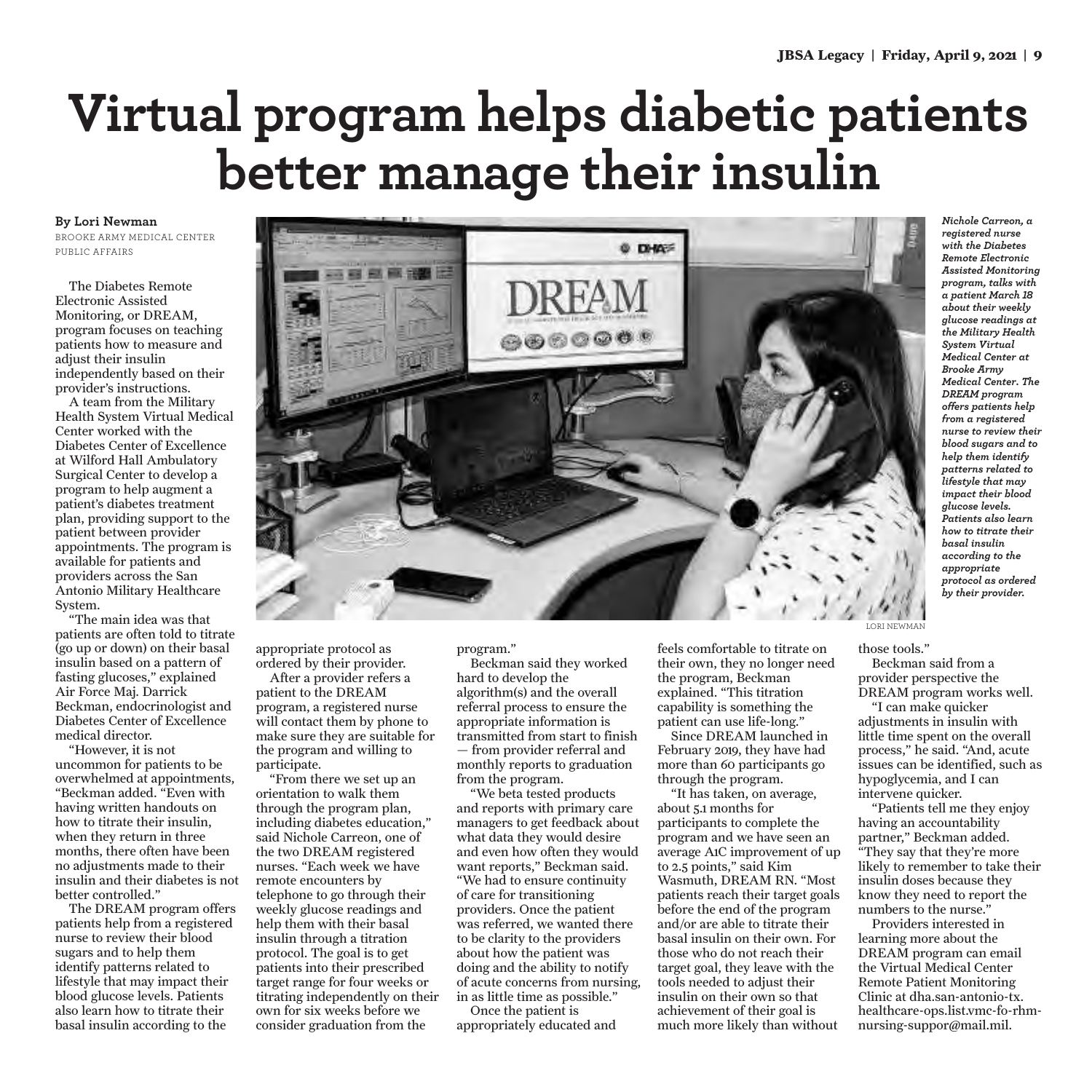# **Program offers options for PCSing spouses with occupational licenses**

#### **By David DeKunder**

502ND AIR BASE WING PUBLIC AFFAIRS

Military spouses who are undergoing a permanent change of station, or PCS, and whose jobs require an occupational license, face several challenges and obstacles when trying to renew or transfer their license to the new state.

Through the Military Spouse Interstate License Recognition program, spouses now have options that support continuity of work which and allow states to accept or expedite licenses or authorize temporary licenses.

The program is part of a U.S. Department of Labor initiative to reduce employment barriers and enhance career opportunities for military spouses, who can experience employment gaps and costly interruptions in their career trajectory, according to the Department of Labor website.

Yazmine Gutierrez, Joint Base San Antonio-Fort Sam Houston Military & Family Readiness Center work/life consultant, said many states, including Texas, provide options for military spouses whose career fields require occupational licenses to work.

Gutierrez said those options include having the occupational license the military spouse obtained in their previous state transferred and recognized in the state they are PCSing to.

"This program allows spouses a transferability of skills and employment," Gutierrez said. "It gives spouses the ability to maintain a portable career in their chosen career field, and

ultimately, continued gainful employment."

Gutierrez said JBSA M&FRCs can provide assistance to servicemembers and spouses to put the required documentation together to obtain reimbursement for any fees incurred for state occupational licensing and recertification.

Spouses, depending on eligibility and branch of service, may be reimbursed for up to \$1,000 in occupational state licensing and recertification fees due to a PCS through the Licensure Reimbursement Program.

To receive reimbursement, military spouses must file within 24 months of the date of PCS and must provide other relevant documentation, including copies of receipts for licensing and recertification fees, a copy of the occupational license, and a copy of the PCS orders.

"The JBSA Military & Family Readiness Centers can assist spouses and servicemembers by reviewing their claim package and supporting documents to make sure the package is complete prior to filing with Finance," Gutierrez said. "We're here to help during this whole process."

In addition, information and resources about the Military Spouse Interstate License Recognition Options program can be found at https://www.veterans.gov/milspouses. The website includes an interactive map where users can click on a state to view information on each state's licensing procedures and requirements for specific career fields, including licensing boards.



SENIOR AIRMAN SUSAN ROBERTS

*The Military Spouse Interstate License Recognition program can provide assistance to servicemembers and spouses to put the required licensing documentation together to obtain reimbursement for any fees incurred for state occupational licensing and recertification.*

#### **For more information**

To contact the Military Spouse Interstate License Recognition Options program:

- 1 JBSA-Fort Sam Houston M&FRC at 210-221-2705
- 1 JBSA-Lackland M&FRC at 210-671-3722
- 1 JBSA-Randolph M&FRC at 210-652-5321
- 1 Or email at usaf.jbsa.aetc.mbx.jbsa-employment-org-box@mail.mil

#### **CHILD**

#### **From page 3**

Family Child Care, Child Development Centers, Child and Youth Education Services and School-Age Programs, will also host events for military children and families in April. Month of Military Child

events at JBSA include: 1 The Purple Up! & Celebrate Kids Festival will be held 4 to 6:30 p.m., April 9, at JBSA-Lackland Youth Center, Building 8420. Festival events will include games and outdoor activities, and nutritious snacks will be served. For information, call JBSA-Lackland Youth Programs at 210-671-2388.

1 A Purple Up Party! will be held 1 to 3 p.m., April 10, at Heritage Park on JBSA-Randolph. This is a drive thru event for parents and children. Activities will include music, games and giveaways. For information, call JBSA-Randolph Youth Programs at 210-652-3298. 1 A Month of the Military

Child Kids Karnival will be held 3:30 to 9 p.m., April 10, at the W. Ed Parker Youth Center, JBSA-Fort Sam Houston, Building 1630. Activities will include yard games, an electronic game truck, talent show, crafts, face painting and temporary tattoos. The movie "Sandlot" will be shown after sundown. For information, call

the W. Ed Parker Youth Center at 210-221-3502.  $\rightarrow$  Additionally, a Month of the Military Child Wave Parade will take place 4:30-6:30 p.m., April 15, at Fort Sam Houston

Elementary School. All COVID-19 protocols will be followed at all events, including mask wearing and physical distancing.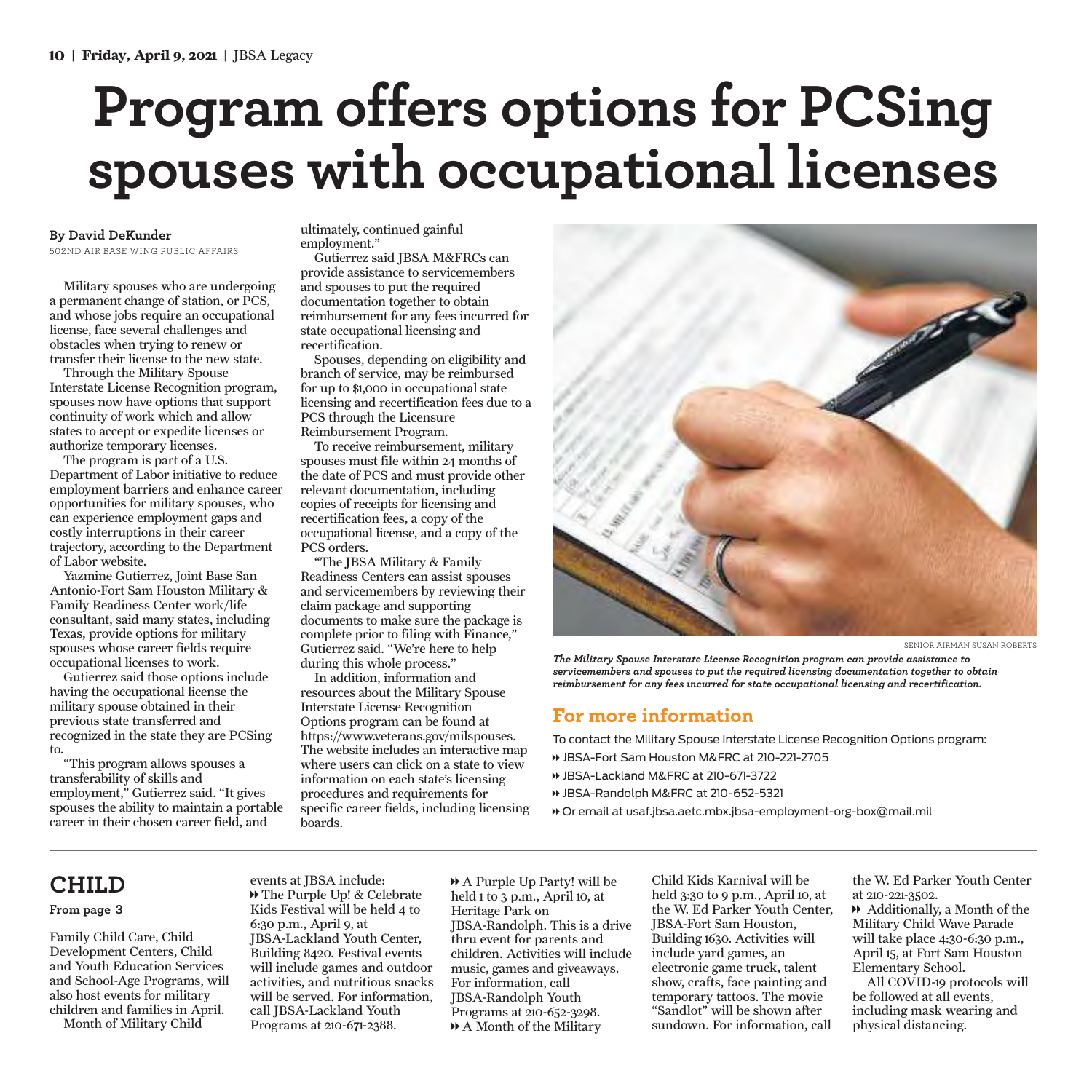

## **Same Day Surgery: Short but impactful care**

**By Staff Sgt. Amanda Stanford** 59TH MEDICAL WING PUBLIC AFFAIRS

"Our mission impacts the San Antonio Military Health System by lessening the burden on Brooke Army Medical Center's surgical teams, as well as keeping our patients in-house for simple surgeries," said Staff Sgt. Tandrea Wilson, Post-Anesthesia Care Unit, or PACU, noncommissioned officer in charge.

The 59th Surgical Specialty Flight runs the Same Day Surgery clinic, which gives Wilford Hall Ambulatory Surgical Center beneficiaries the option to have low-threat surgeries done in-house rather than being seen at BAMC or being referred off-base.

Same Day Surgery has six distinct sections that work together to deliver the highest level of patient care to every person who walks through their doors. They are the admin section, pre-operative care, anesthesia, operating room, sterile processing and distribution, and PACU.

"No matter what the ebb and flow of the day is, we find a way to make things work," said Staff Sgt. Lucero Cameron, 59th Surgical Operations Squadron medical administrator. "We do what's best for the patient ... good old-fashioned teamwork."

The admin section works directly with the clinics to schedule patients for all necessary appointments. They are also responsible for the pre-op phone call prior to the patient's visit. On the day of the appointment, they check the patient in and ensure all the needed paperwork is completed and filed correctly.

The admin team is simply the first step in a patient's care in Same Day Surgery. Their next stop is with the pre-op team who prepares the patient for surgery to include taking vitals, running any necessary labs and answering any questions the patient may have.

Once the operating room is ready, the patient is then seen by the OR and anesthesia teams and receives their treatment.

Once the patient leaves the OR, a team goes in to clean, sanitize and prep the



room for the next patient.

All tools are taken to sterile processing and distribution where they are cleaned, inspected, sterilized and prepared for the next surgery.

The patient's final stop is the PACU, where they are brought out of anesthesia and monitored until they are cleared for release. The PACU team then gives them any post-op instructions and delivers them to their vehicle to be taken home for recovery.

"One of my favorite experiences was a patient coming out of anesthesia was so grateful for the care he had received," Wilson stated. "His gratitude made me proud to be able to help him in his recovery journey."

Specialties ranging from orthopedics

to ophthalmology to general surgery utilize the services of Same Day Surgery.

"We support surgeries for patients who are in the healthy population that doesn't need to be observed overnight," Wilson explains. "Our core set of patients come from five clinics: Ear, Nose, and Throat; Ophthalmology; Orthopedic; Podiatry; and General Surgery with surgeries like cataracts removal, shock wave therapy and shoulder or knee surgery."

On top of the patient load the clinic services, the gastroenterology clinic utilizes the PACU after their patient receives care. This adds an average of five patients a day to the 12 to 15 patients seen in the operating room, which has dropped from the 25 patient average

*Sonya Malacara, 59th Surgical Operations Squadron operating room nurse, assists Airman 1st Class Blessed Velasquez, 59th Medical Operations Group ophthalmology technician, don proper personal protective equipment at Wilford Hall Ambulatory Surgical Center on March 26. Ophthalmology is one of the many specialities that utilizes Same Day Surgery's capabilities.*

STAFF SGT. AMANDA STANFORD

since the beginning of the COVID-19 pandemic last year.

The team in Same Day Surgery has a very short but impactful part to play in a patient's health. They only interact with patients for a number of days from the pre-op phone call through their surgery to their post-op care and discharge. After discharge, the clinic will do a follow-up phone call. Once that is complete, the patient goes back to their respective clinic for follow-up care.

"While we don't see patients for very long, we do everything we can to give them quick and easy surgeries with the best possible care," Wilson said. "From their pre-op phone call to when we walk them to their car, their care is our number one priority."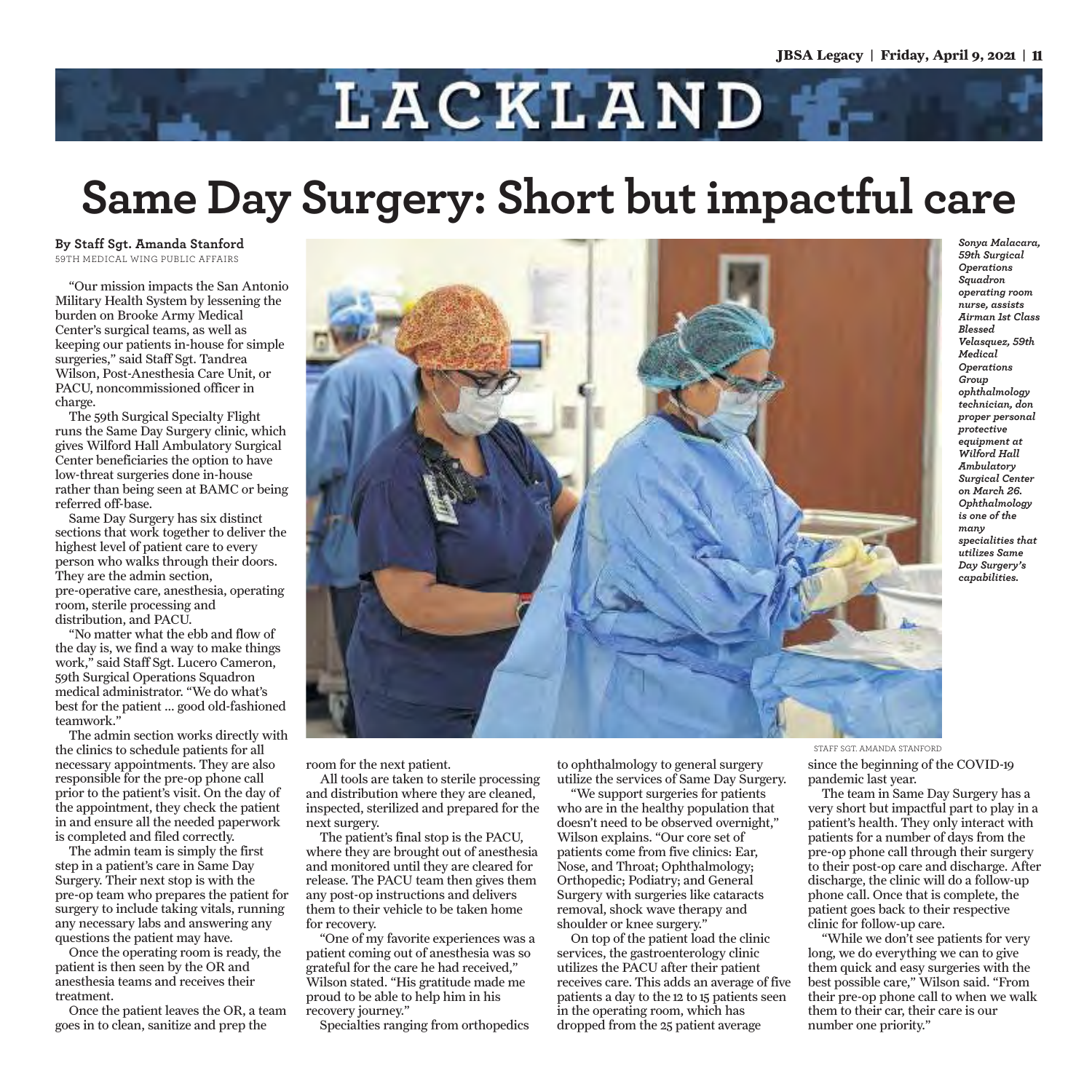# **Despite COVID-19, IAAFA continues its mission uninterrupted**

**By Vanessa R. Adame**  37TH TRAINING WING PUBLIC AFFAIRS

The number of international students at the Inter-American Air Forces Academy decreased by more than half when COVID-19 struck the nation just over one year ago. Despite the new operating environment, IAAFA leadership quickly adapted and vectored its members and missions to maintain uninterrupted support to partner nations and the 37th Training Wing.

The Inter-American Air Forces Academy, or IAAFA, provides military education and training to U.S. Northern Command and U.S. Southern Command, including 23 partner nations. The academy's professional approach to academics over the last 78 years makes it the benchmark in the Western Hemisphere. This approach now includes an extensive Virtual Learning Environment (VLE) curriculum designed shortly after the pandemic curtailed in-residence academic operations.

"COVID-19 has completely transformed the way we do business, and the processes we had in place to take care of our students and the academy," said Javier Peraffán, Director of International Student Support.

Altogether, 60 students are enrolled during Alpha cycle, which runs from January through April this year. These international students will attend seven in-person courses and one additional class through its virtual learning environment.

"We are working on implementing lessons learned to be able to maximize training while still maintaining safety



nations and the U.S. during this time, among them two Space Force Guardians. "We visited Basic Military

28 students from partner

Training and other training squadrons to help us capture their daily operations, procedures and health measures. Once we gathered the data we needed, we made modifications to fit our curriculum and campus accordingly," said Capt. Christopher Price, PME Flight commander.

Part of the modifications included rearranging desks six feet apart, checking temperatures twice a day, and occasionally conducting classes in the IAAFA Training Center auditorium to provide more spacing between students. Safety measures also included a 14-day restriction of movement for all new students

immediately upon their arrival. Although restrictions are still

in place for incoming students one year later, IAAFA is paving the way for other military schoolhouses to follow. This year, Alpha-cycle courses at IAAFA started January 2021, with 18 officers and 16 enlisted members from Honduras, El Salvador, Guatemala, Panama, Uruguay, Colombia and the U.S.

Price said that the impact that the in-residence class has had on the wing, the Air Force and the Department of Defense was immeasurable.

"Besides setting the benchmark for the other USAF PME schoolhouses to emulate in their efforts to return to in-residence teaching, our building partnership mission has remained intact, and has allowed us to once again teach in residence this February 2021 class and teach other technical training courses as well," Price said.

*Master Sgt. Elvis Garcia, a guest instructor at the Inter-American Air Forces Academy, guides an International Non-Commissioned Officer Course at Joint Base San Antonio-Lackland on Feb. 22. During COVID-19, IAAFA maintained uninterrupted support to partner nations and the 37th Training Wing.* 

protocols," Peraffán said. "The ultimate goal is to train as many students as possible, in the safest environment possible."

IAAFA will follow a thorough health plan based on the Centers for Disease Control and Prevention, Surgeon General and higher headquarters directives. These include a requirement for students to have a recent negative COVID-19 test prior to arrival. Following their arrival, all students undergo medical screening and go into a 14-day restriction of movement. During this period, IAAFA staff carry out temperature checks, questionnaires and other measures to monitor student and staff safety.

To accomplish its health plan, IAAFA leadership, staff and cadre work closely with the 59th Medical Wing, 502nd Air Base Wing and 37th Training Wing agencies. The military personnel flight, base lodging, dining facilities and others play critical roles in the care and well-being of IAAFA's student body. The execution of the health plan and collaboration with other agencies also provide useful lessons learned and best practices that will be beneficial as IAAFA gradually returns to its full in-residence capacity of about 250 students per cycle. "It's not hurting our mission,

it's helping to keep our faculty, staff and students protected," said Ralph Sanchez, Chief

#### Registrar.

IAAFA's Professional Military Education is also providing the groundwork for other military schoolhouses, as it has been the only PME instructional facility to continue with in-person instruction.

All three levels of PME courses are currently being offered at the academy, although on a smaller scale. The International Student Officer Course, International Airman Leadership Course and International Non-Commissioned Officer Course were successfully reinstituted at the academy with zero COVID-19 cases during Charlie Cycle in October 2020. The academy graduated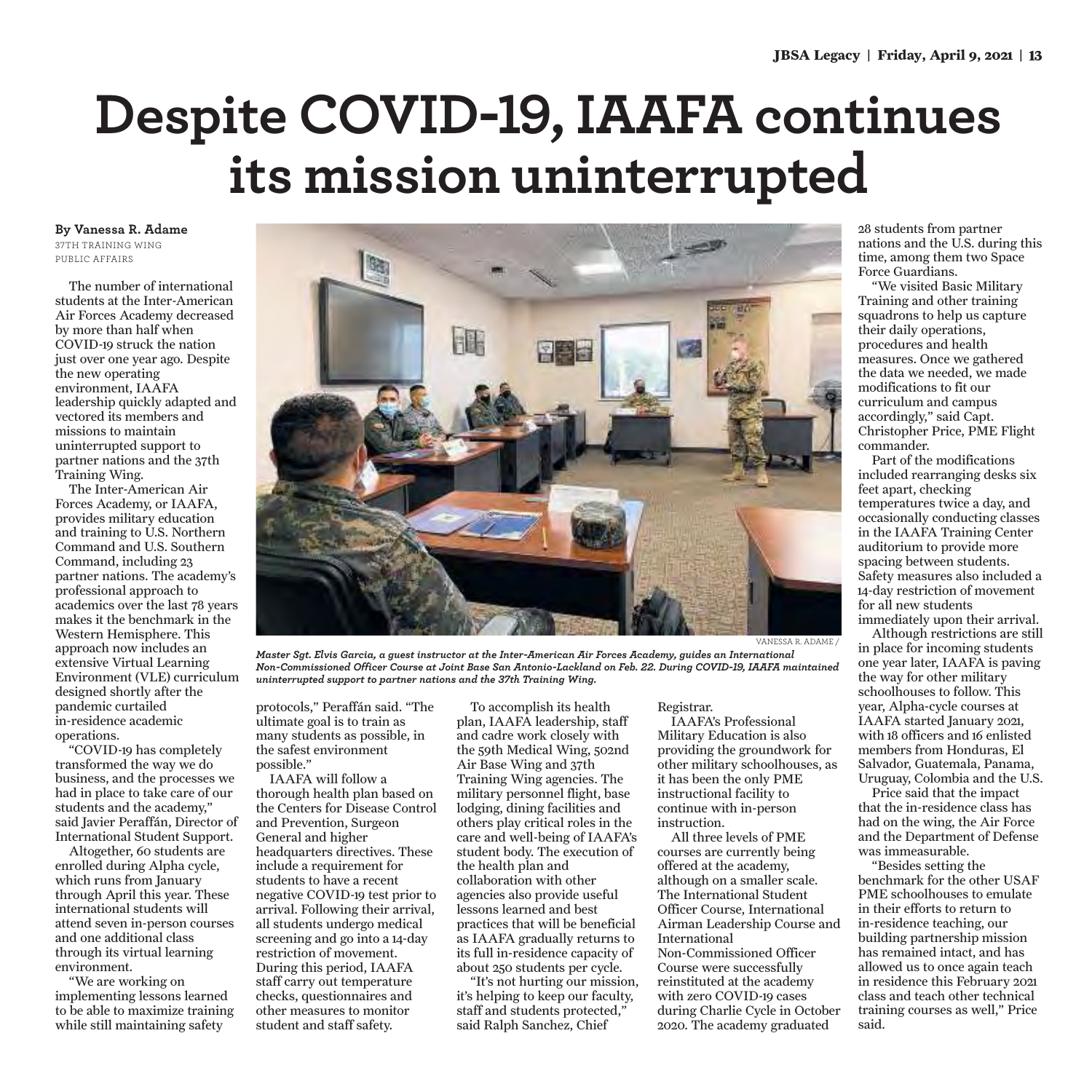## **First-class aviator reflects on storied career**

**By Annette Crawford** 37TH TRAINING WING PUBLIC AFFAIRS

Kathy La Sauce didn't blaze trails during her 20-year Air Force career. She scorched them.

She joined the Air Force in 1972 after receiving one of only two Officer Training School slots for the Long Island, New York, area.

"When I graduated from college, I wanted my life to matter so I looked at joining the Air Force. Fortunately, the Air Force had just increased the number of women that would be allowed to serve, and it opened up some of the nontraditional career fields," La Sauce explained.

Next stop: Chanute Air Force Base, Illinois, where she became part of the first maintenance officer class to include women.

"I spent seven months learning about all the systems of an aircraft — engines, hydraulics, electronics, aerodynamics — and I loved it!" La Sauce said.

Supervising maintenance personnel and coordinating the recovery, repair and launch of C-141s, C-5s and WC-130 typhoon chasers was a great life. And she may well have gone on to complete her career in aircraft maintenance was it not for the Air Force announcing a groundbreaking test program. So it was her next "first" that set the course for history  $-$  graduating in 1977 as a member of the first Undergraduate Pilot Training class that included women.

"When I learned that they were going to open up flying to women I was excited about the possibility of the opportunity to learn to fly. My technical knowledge and my reputation in maintenance were undoubtedly the reasons I was selected to be in the first class," she said.

La Sauce said she found pilot



*Capt. Kathy La Sauce is shown in her UPT Class 77-08 graduation photo.* 

training to be "extremely demanding yet thrilling." And while many Americans were celebrating the huge step in equal rights for women, not everyone was on board with the changes.

"Some of our flight commanders didn't want us there," she said. "And some of them even said, 'Well, if I had my way none of you would graduate.'"

Despite the negativity, La Sauce didn't let it stop her from achieving her goals. She thought of what it would mean if she didn't succeed.

"I realized that opportunities for women in the Air Force might have been limited. They

might not have opened up and removed the combat exclusion laws, so women wouldn't be flying fighter aircraft, women wouldn't be flying combat missions nor be test pilots or astronauts," she said.

"We were considered a test program — a test program because there were political and military leaders who did not want us to succeed. I knew that my success as a pilot and my career progression was extremely important to future generations of women who would follow after me," La Sauce added.

She trained on T-37 and T-38 aircraft during UPT and chose to fly the C-141 cargo aircraft

after graduating, giving her the ability to fly around the world.

While stationed at Norton Air Force Base, California, she achieved three more "firsts" the first woman to be a C-141 aircraft commander, instructor pilot and flight examiner pilot. She was then selected as the first female pilot to fly in the 89th Airlift Wing at Andrews Air Force Base, Maryland. She flew the VC-135 and upgraded to aircraft commander.

After a staff tour at the Pentagon, she returned to Andrews Air Force Base, where she became the first woman to command an aerial port squadron — one that supported the president of the United States.

La Sauce considers commanding the aerial port squadron her most memorable assignment.

"While I was there, there was President Mitterand and Gorbachev and Margaret Thatcher … an exciting time. It was an assignment for me to make a bigger difference," she said.

She made some changes during her time at Andrews and while they may seem small, they showed that La Sauce paid attention to the needs not only of the distinguished visitors but her Airmen as well. One of the changes was adding items to the supply list specifically for women.

Even though there were many congresswomen who came through as passengers, there wasn't a single item on either the aircraft or in the DV lounge that could accommodate their needs. She also obtained funding to replace a 25-year-old pallet scale with a digital one.

"I could make a difference in cutting out a lot of the unnecessary regulations, and letting the young people give me their ideas on how they would like to do things better," La Sauce said. "My personality was just right for that

squadron."

She added that while some of the senior NCOs initially didn't want to work for a woman commander, it didn't take them long to acknowledge she was the best commander they had ever worked for.

"It was a storybook ending to a perfect career," she said.

La Sauce was interviewed by the National Museum of the U.S. Air Force in October 2020, after the museum debuted an exhibit dedicated to the 10 women of UPT Class 77-08. They were also inducted into the Women in Aviation International Pioneer Hall of Fame in 2016.

"I'm extremely pleased and honored that our role in history is finally being told," La Sauce said. "America knows about the women who flew in World War II, and they know about the women fighter pilots, but I'm afraid history has sort of lost any of the stories of my class, my generation."

When viewing the museum exhibit, she hopes people realize that "equality for women took time."

"Only recently have I taken the time to look back and reflect on my life, career and accomplishments," La Sauce said. "I realized I was a part of aviation history. I had a fascinating and fulfilling career!"

*In addition to conversations with La Sauce, some information for this article was taken from an interview done by Annette Crawford for the Spring 2020 edition of "Daedalus Flyer," the official magazine of the Daedalians, https://www. daedalians.org/wp-content/ uploads/2020/02/2020-spring-Flyer\_web.pdf. Information was also sourced from an interview with the National Museum of the U.S. Air Force in October 2020, https://www.nationalmuseum.af. mil/Visit/Museum-Exhibits/ Fact-Sheets/Display/Article/ 2383446/women-in-the-air-forcedisplays-in-cold-war-gallery/.*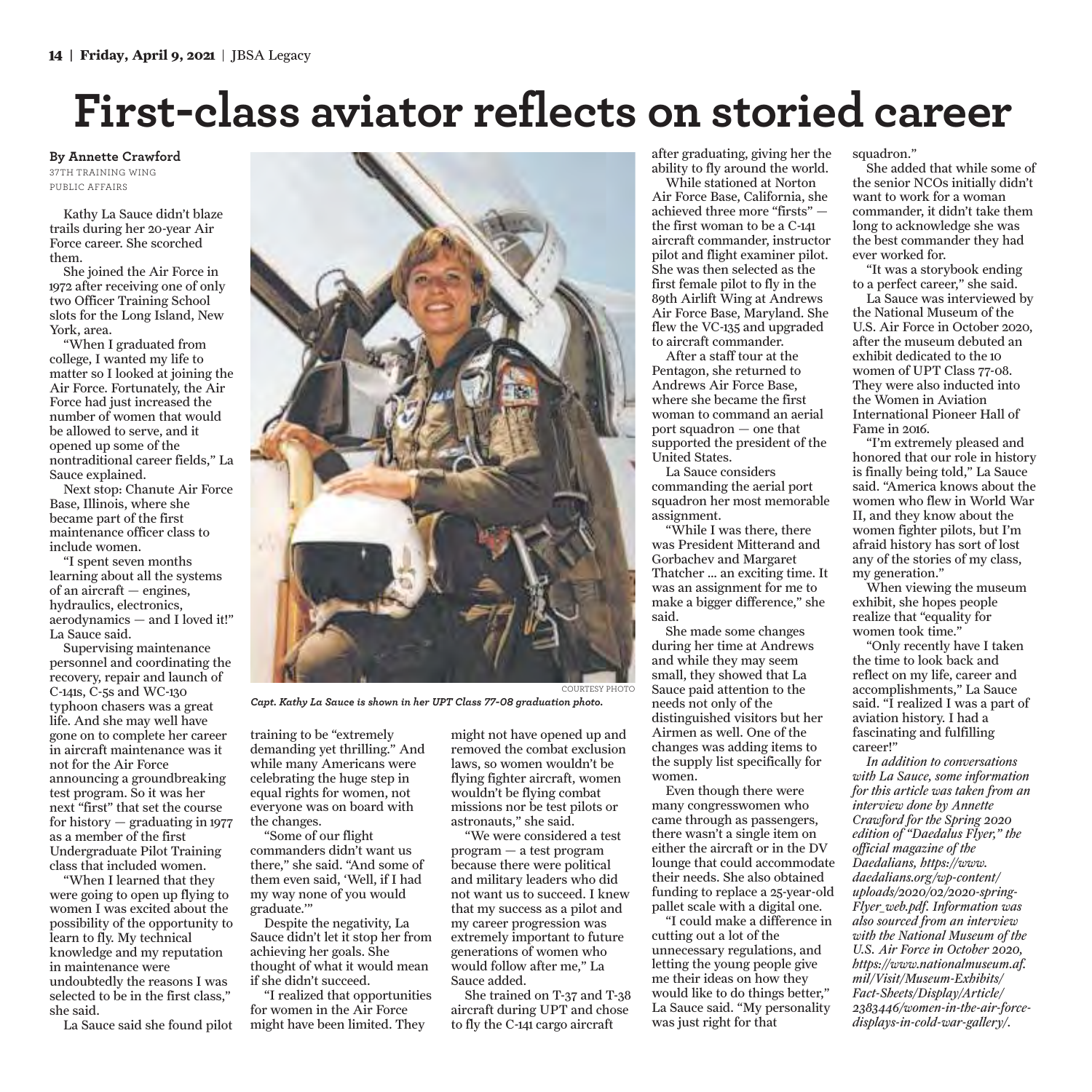# **IAAFA celebrates 78 years of excellence**

#### **By Vanessa R. Adame**

37TH TRAINING WING PUBLIC AFFAIRS

The Inter-American Air Forces Academy celebrated its 78th anniversary in a small ceremony with top leaders at Joint Base San Antonio-Lackland on March 15.

Distinguished guests, international students and IAAFA members joined leadership at the IAAFA Airfield Training Complex to commemorate the occasion.

Col. José Jiménez, Jr., IAAFA Commandant, spoke to the crowd of approximately 60 guests, recalling the academy's long history starting from its inception at Albrook Air Force Station, Panama, with only 11 students, to the current day where hundreds of Latin American and U.S. Air Force students train each year.

"Today our family carries on the tradition of integrity, excellence and selflessness in our daily battle rhythm," Jiménez said. "You deliver relevant, modern and innovative education and training to more than 800 Latin American and U.S. Air Force students each year. You do this with a 'pasión' and dedication unmatched anywhere in our service."

The youngest member at the academy — Airman Basic Marly Gómez from the Colombian Air Force — joined Jiménez in cutting the cake using the ceremonial saber, and in singing happy birthday to the academy.



*Col. José Jiménez, Jr., Inter-American Air Forces Academy Commandant, and Airman Basic Marly Gómez of the Colombian Air Force prepare to cut the cake March 15 at Joint Base San Antonio-Lackland. Approximately 60 guests attended the 78th anniversary celebration at IAAFA's Airfield Training Complex.*

Col. Rockie Wilson, 37th Training Wing commander, spoke of the partnerships fostered at IAAFA being necessary for the nation.

"Thank you all so very much for being here at IAAFA to help continue to build our collective international capacity in meeting the challenges of tomorrow," Wilson said.

IAAFA's history goes back to 1943 when it was established as the Central and South American Air School at the request of General Fernando Melgar, Peru's minister of Aeronautics. The school offered the first aeronautics training in Latin America. In the 1940s and '50s, enrollment increased to approximately 400 students per year.

The school went through two more name changes until it became the Inter-American Air Forces Academy in 1966. In 1989, the academy moved to Homestead Air Force Base, Florida, but was destroyed during Hurricane Andrew in 1992. This forced a move to JBSA-Lackland, where the academy was in full operation just 100 days later.

Through all the changes, its mission to provide education and training has remained constant. Academy officials keep the curriculum relevant by adapting its courses according to partner nation needs.

Today, the academy offers more than 30 courses to international students across 23 partner nations in professional education, operations and support training; aircraft and systems training.

### **DOD announces policy updates for transgender military service**

#### BY DOD PUBLIC AFFAIRS

On April 1, the Department of Defense published the policy updates for transgender military service. The policy updates restore the Department's original 2016 policies regarding transgender service.

The revised policies prohibit discrimination on the basis of gender identity or an individual's identification as

transgender, provide a means by which to access into the military in one's self-identified gender provided all appropriate standards are met, provide a path for those in service for medical treatment, gender transition, and recognition in one's self-identified gender, and seeks to protect the privacy of all service members and to treat all service members with dignity and respect.

The policies will be effective on April 30, 2021, affording the military services the necessary time to update service-level policies and provide guidance to commanders, service members, medical professionals, and other communities of practice as appropriate.

During this period, the Department's interim guidance of January 29, 2021, remains in effect.



COURTESY IMAGE *The Department of Defense policy updates for transgender military service restore the original 2016 policies regarding transgender service.*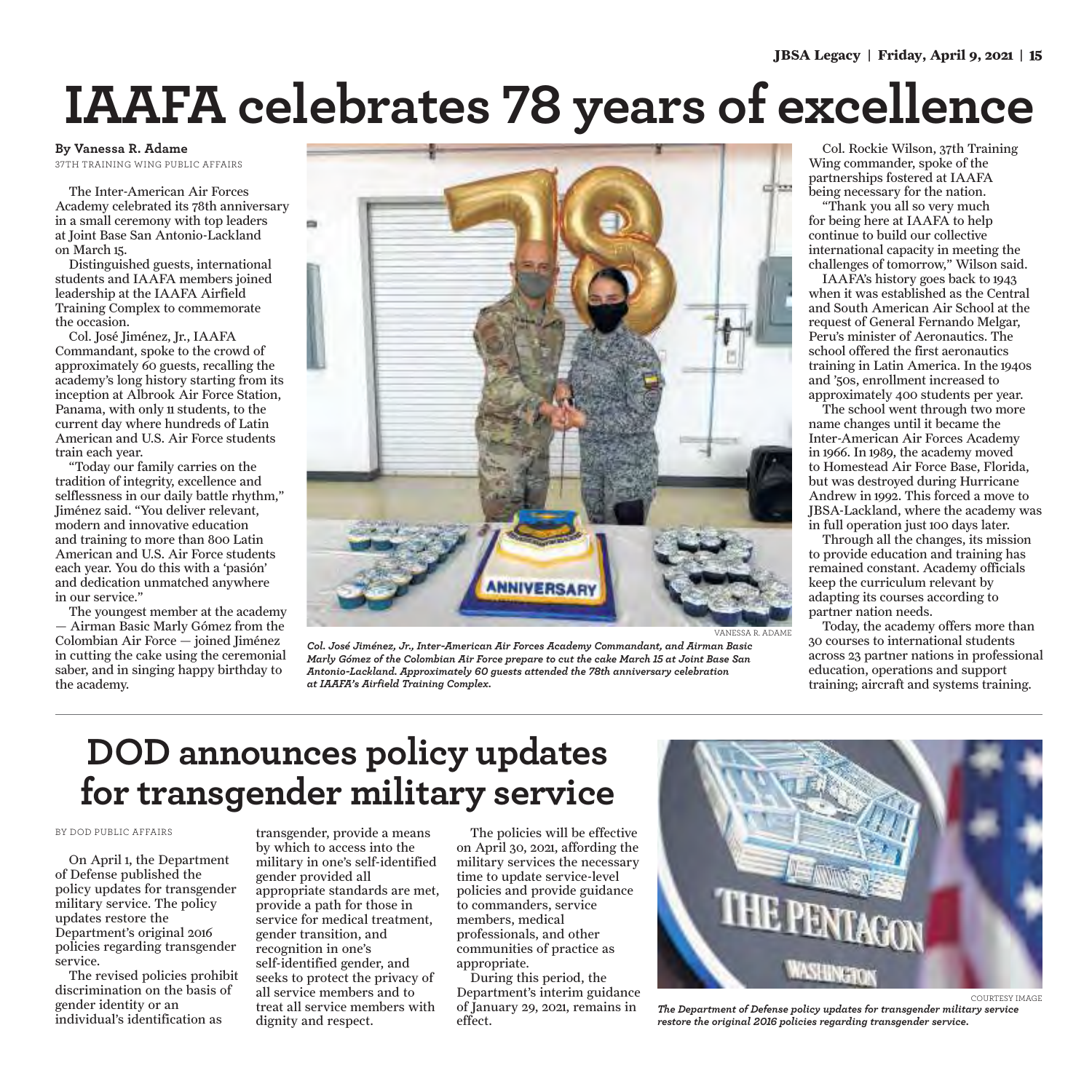# **RANDOLPH 560th FTS honors Vietnam POWs at Freedom Flyer Reunion**

**By Airman 1st Class Tyler McQuiston**  502ND AIR BASE WING PUBLIC AFFAIRS

The 560th Flying Training Squadron honored three former Vietnam veterans during the 47th Annual Freedom Flyer Reunion at Joint Base San Antonio-Randolph March 25-26.

The annual reunion allows Air Force combat pilots who were shot down in the Vietnam War, many suffering long periods in captivity as prisoners of war, to take one last flight.

"An Air Force pilot's final flight is always a big deal," said Maj. Mark Jordy, the 560th FTS' Freedom Flyer Reunion director. "It's also a big deal to have these pilots, who have been out of the Air Force a long time, back in the air one more time. It's an honor to be able to give them back some of the joy of flight."

Held every year since 1973, with the exception of 2020, the Freedom Flyer Reunion at JBSA-Randolph honors repatriated Vietnam War pilots. The event also includes a Prisoner of War/Missing in Action Symposium and a wreath-laying ceremony.

This year, two Vietnam POWs participated, as well as a family member, for the first time.

Richard Bates, a former F-4 Phantom II weapon systems officer; Gregg Hanson, a former F-4 Phantom II pilot; and Janine Sijan, flying for her brother, former Capt. Lance P. Sijan, all flew in the backseat of T-38 Talon training jets.

Sijan, an F-4 backseat pilot and the only U.S. Air Force Academy graduate to receive the Medal of Honor, sustained serious injuries after he was shot down over Laos, but was able to evade capture for more than six weeks.

Sijan was eventually captured, escaped, and re-captured multiple times and never gave up any sensitive information to his captors. He eventually died Jan. 22, 1968, in the Hoa Lò prison, infamously known as the "Hanoi Hilton."



*Former prisoners of war retired Capt. Gregg Hanson (left) and retired Maj. Richard Bates (right) are joined by Janine Sijan in a moment of silence to honor POW's during the Freedom Flyer wreath laying ceremony at Joint Base Randolph on Mar 26. Janine is the sister of Capt. Lance Sijan, Medal of Honor recipient, who lost his life as a POW in Vietnam. This year was the 47th Freedom Flyer Reunion.* 

**"It's ... a big deal to have these pilots, who have been out of the Air Force a long time, back in the air one more time. It's an honor to be able to give them back some of the joy of flight."**

**Maj. Mark Jordy, the 560th FTS' Freedom Flyer Reunion director**

Jordy said Janine has done a lot to continue the legacy her brother started, sharing his story at bases around the world and using it to show Air Force members an example of resiliency.

The three flyers were Freedom Flyer

numbers 205, 206, and 207.

"These flights are extremely important to honor the sacrifice and legacy of our Vietnam POWs," Jordy said. "They link the past to the present and ensure that we continue to hold

ourselves to the highest standard." During the two-day reunion, the flyers participated in aerospace physiology training, egress training, a freedom flight brief, a final flight, a wreath-laying ceremony and a POW symposium.

"We remember those who have sacrificed their dreams, peaceful lives, and freedom to serve America's interest, and honor our nation's commitments to a foreign country," said Lt. Col. Benjamin Williams, 560th FTS commander. "These brave Americans sitting before us embody the courage, character, and commitment that shape who we are as Airmen."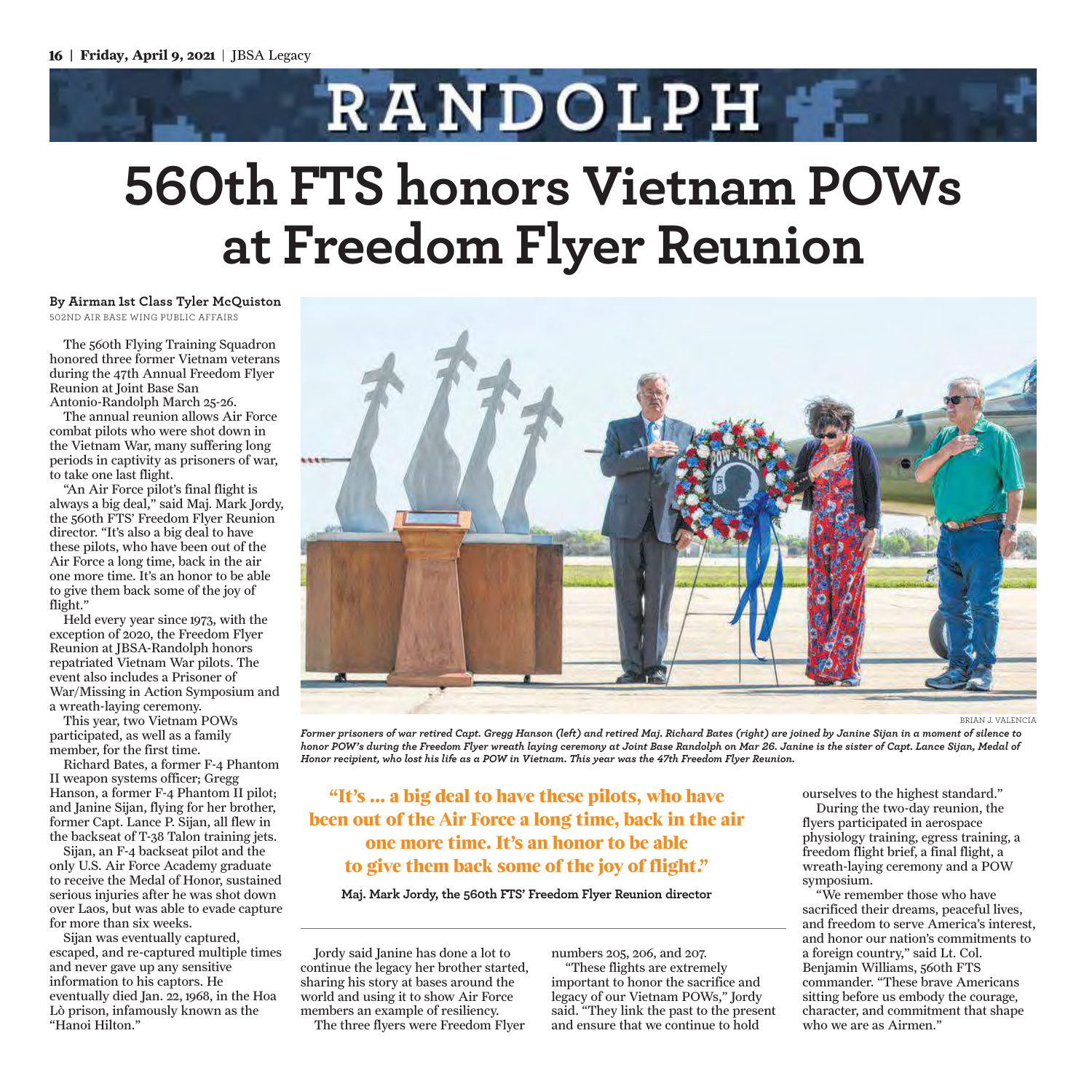## **Technical training now includes respect as part of curriculum**

**By Capt. Lauren Woods**

AIR EDUCATION AND TRAINING COMMAND PUBLIC AFFAIRS

A cultural development course delivered to Airmen during their initial technical training is adding a new topic to their mandatory curriculum: respect.

Airmanship 200 is the second of three development courses that new Airmen receive to impart a common understanding of Air Force values through guided discussions. It bridges the gap between the Airmanship 100 course at Basic Military Training and Airmanship 300, which is offered at the First Term Airman Center.

An instruction block on respect was previously available as one of several optional supplements military training flights could include in their Airmanship 200 program. A memorandum released March 4 by Maj. Gen. Andrea Tullos, 2nd Air Force commander, made the instruction block compulsory, adding it to another four required lesson blocks, covering Identity, Ownership, Self-Discipline and



*Basic Trainees under the 37th Training Wing Detachment 5 participate in academic class-work at Keesler Air Force Base, Mississippi, on April 17. Nearly 60 Airmen completed the six-week basic military training course. The Air Force sent new recruits to Keesler to demonstrate a proof of concept to generate the force at multiple locations during contingencies. The flight was the first to graduate BMT outside of Joint Base San Antonio-Lackland since 1968.* 

Decision-Making.

The decision to add the new mandatory curriculum on respect came about in

recognition of the importance of diversity in our Air Force. "Respect was chosen to be included as a core lesson

because our Airmen need to have awareness of our diverse culture and the important role every Airman plays in

supporting our National Defense Strategy," said Master Sgt. Kristen Jordan, 2nd Air Force military training leader functional manager.

Senior Airman Courtney Collins, 335th Training Readiness Squadron, recently completed Airmanship 200 and found the discussion on respect to be especially valuable to younger Airmen.

"Respect is the foundation for professional and personal relationships, no matter your rank," Collins said.

The Airmanship series stemmed from a working group in 2019 that identified a need for reshaping and defining Airmanship in early development stages for Airmen. The intent is to ensure deliberate development in a stair-step approach at the appropriate times.

According to Jordan, development does not end at the completion of the three Airmanship courses.

"The ultimate goal is to develop Airmanship all the way through the 900-level so that even the highest enlisted Airmen are continually developing their skills as leaders and warriors," she said.

## **AETC Innovators invited to virtual iSummit April 29**

BY AIR EDUCATION AND TRAINING COMMAND PUBLIC AFFAIRS

In an effort to fuel collaboration among Air Education and Training Command innovators, AETC is hosting its next virtual innovation summit from 9-10:30 a.m. April 29.

The purpose of the iSummit is to improve collaboration by providing AETC Airmen, at all levels, a platform to share information on innovation activities.

"The goal is to fuel collaboration amongst AETC innovators, so they can share insights, learn from experience, build collaborative relationships, and replicate success," said Col. Leonard Rose, AETC analysis and innovation director. "We hope all Airmen join us for this virtual event."

The theme for the iSummit is "Driving Decisions through Data Analytics."

"Data Analytics is AETC's innovation force-multiplier. It allows our innovative

Airmen to leverage artificial intelligence, machine learning and data visualization to further transform the way we learn," Rose said. "We look forward to a robust discussion about these cutting-edge technologies."

According to Tech. Sgt. Michael Bridges, AETC/A9 innovation advancement division, data analytics is a powerful way to get a handle on the increasing complexity of the challenges Airmen face.

Airmen interested in attending the

virtual event can contact the Innovation Advancement Division team at aetc.a9a.workflow.2@us.af.mil.

"This event provides an incredible opportunity to showcase these innovations to senior leadership to help bring them to fruition and expand their reach," Bridges said.

Anyone interested in the innovation activities happening across the command is encouraged to visit the AETC Innovation Dashboard at https://community.apan.org/wg/aetc/.